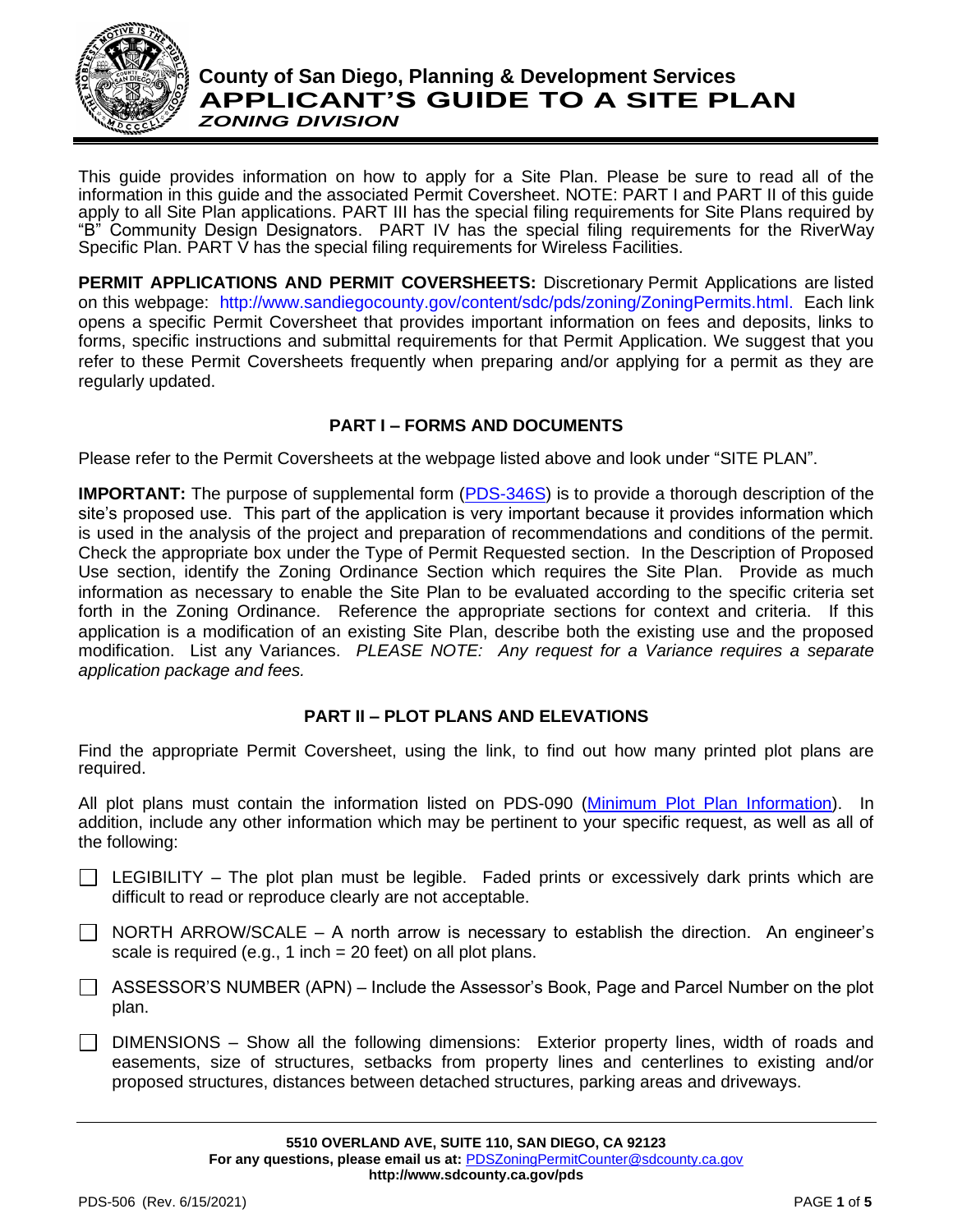|                                                                                                                                                                                                                                                                                                                                                                                                                                           | <b>County of San Diego, PDS, Zoning Division</b><br><b>APPLICANT'S GUIDE TO A SITE PLAN</b><br>Continued                                                                                                                                                                                                                                                                                                                                                                                                 |
|-------------------------------------------------------------------------------------------------------------------------------------------------------------------------------------------------------------------------------------------------------------------------------------------------------------------------------------------------------------------------------------------------------------------------------------------|----------------------------------------------------------------------------------------------------------------------------------------------------------------------------------------------------------------------------------------------------------------------------------------------------------------------------------------------------------------------------------------------------------------------------------------------------------------------------------------------------------|
| $\Box$                                                                                                                                                                                                                                                                                                                                                                                                                                    | ELEVATIONS – Complete architectural elevations of all sides of the building(s) are required.<br>Indicate structure heights and dimensions and whether they are existing or proposed. All finish<br>materials must be indicated on the drawing. Elevations MUST be shown on a separate drawing.                                                                                                                                                                                                           |
| $\Box$                                                                                                                                                                                                                                                                                                                                                                                                                                    | STRUCTURES – Show all existing and proposed structures and their dimensions and floor area.<br>This would include buildings, sheds, storage areas and recreational facilities such as swimming<br>pools and playgrounds. Label if structures are existing or proposed. Label buildings and open area<br>as to their use. Show fences, walls, trash enclosures or dumpster locations. Indicate height where<br>applicable.                                                                                |
| $\overline{\phantom{a}}$                                                                                                                                                                                                                                                                                                                                                                                                                  | PEDESTRIAN AND VEHICULAR CIRCULATION AND PARKING - Show walkways, driveways,<br>entrances, exits and parking lot areas with all dimensions. Label handicapped parking spaces.<br>Indicate the number of standard and handicapped spaces. No compact parking spaces allowed.<br>Show contiguous streets with centerlines and all easements. Show parking for service and delivery<br>vehicles and loading and unloading areas.                                                                            |
| $\Box$                                                                                                                                                                                                                                                                                                                                                                                                                                    | DRAINAGE – Indicate any natural drainage (including streams) and any proposed drainage<br>systems. Show the slopes of the property and any proposed grading.                                                                                                                                                                                                                                                                                                                                             |
| $\Box$                                                                                                                                                                                                                                                                                                                                                                                                                                    | EXISTING NATURAL FEATURES - Indicate trees with over six (6) inch trunk diameters, streams,<br>rock outcroppings, and locations of flood zones. Extensive natural features may be shown on a<br>separate drawing.                                                                                                                                                                                                                                                                                        |
| $\Box$                                                                                                                                                                                                                                                                                                                                                                                                                                    | LANDSCAPED AREAS - Areas suitable for landscaping must be shown. Include the size and<br>species of both existing and proposed plantings. Indicate any removal of existing trees. Extensive<br>landscaping information may be shown on a separate drawing.                                                                                                                                                                                                                                               |
| $\Box$                                                                                                                                                                                                                                                                                                                                                                                                                                    | BUFFERING AND SCREENING - Show areas to be screened and materials for screening.                                                                                                                                                                                                                                                                                                                                                                                                                         |
|                                                                                                                                                                                                                                                                                                                                                                                                                                           | SIGNS – Show all existing signs to remain and proposed signs. Include elevation drawings with<br>dimensions (area and height) and construction materials indicated and proposed method of<br>illumination.                                                                                                                                                                                                                                                                                               |
|                                                                                                                                                                                                                                                                                                                                                                                                                                           | LIGHTING – Show locations and types of all project lighting.                                                                                                                                                                                                                                                                                                                                                                                                                                             |
| $\Box$                                                                                                                                                                                                                                                                                                                                                                                                                                    | UTILITIES - Show location of all utility lines and easements.                                                                                                                                                                                                                                                                                                                                                                                                                                            |
| $\Box$                                                                                                                                                                                                                                                                                                                                                                                                                                    | GRADING - A Preliminary Grading Plan must be filed with a Site Plan conforming to all<br>requirements of Section 87.203 of the San Diego County Code of Regulatory Ordinances, except<br>that it shall not be required to show the estimated grading starting and completion dates. The level<br>of detail required may be less than would be required for actual construction, but shall be sufficient<br>to permit analysis of all on-site and off-site environmental impacts and mitigation measures. |
|                                                                                                                                                                                                                                                                                                                                                                                                                                           | <b>Preliminary Grading Plan</b> shall be on a separate sheet and cannot be incorporated into<br>the plot plan for the project.                                                                                                                                                                                                                                                                                                                                                                           |
|                                                                                                                                                                                                                                                                                                                                                                                                                                           | FENCING - Show existing and proposed fencing including heights and materials.                                                                                                                                                                                                                                                                                                                                                                                                                            |
| <b>IMPORTANT:</b> Include language on the plot plan that indicates if future accessory structures are allowed,<br>(pursuant to Zoning Ordinance section 4835) such as future "room additions, enclosed patios, open-<br>sided patio covers (attached or detached), pools and spas, balconies or decks, fencing, detached<br>accessory buildings (garages, workshops, barns, etc.), second dwelling units and/or guest living<br>quarters. |                                                                                                                                                                                                                                                                                                                                                                                                                                                                                                          |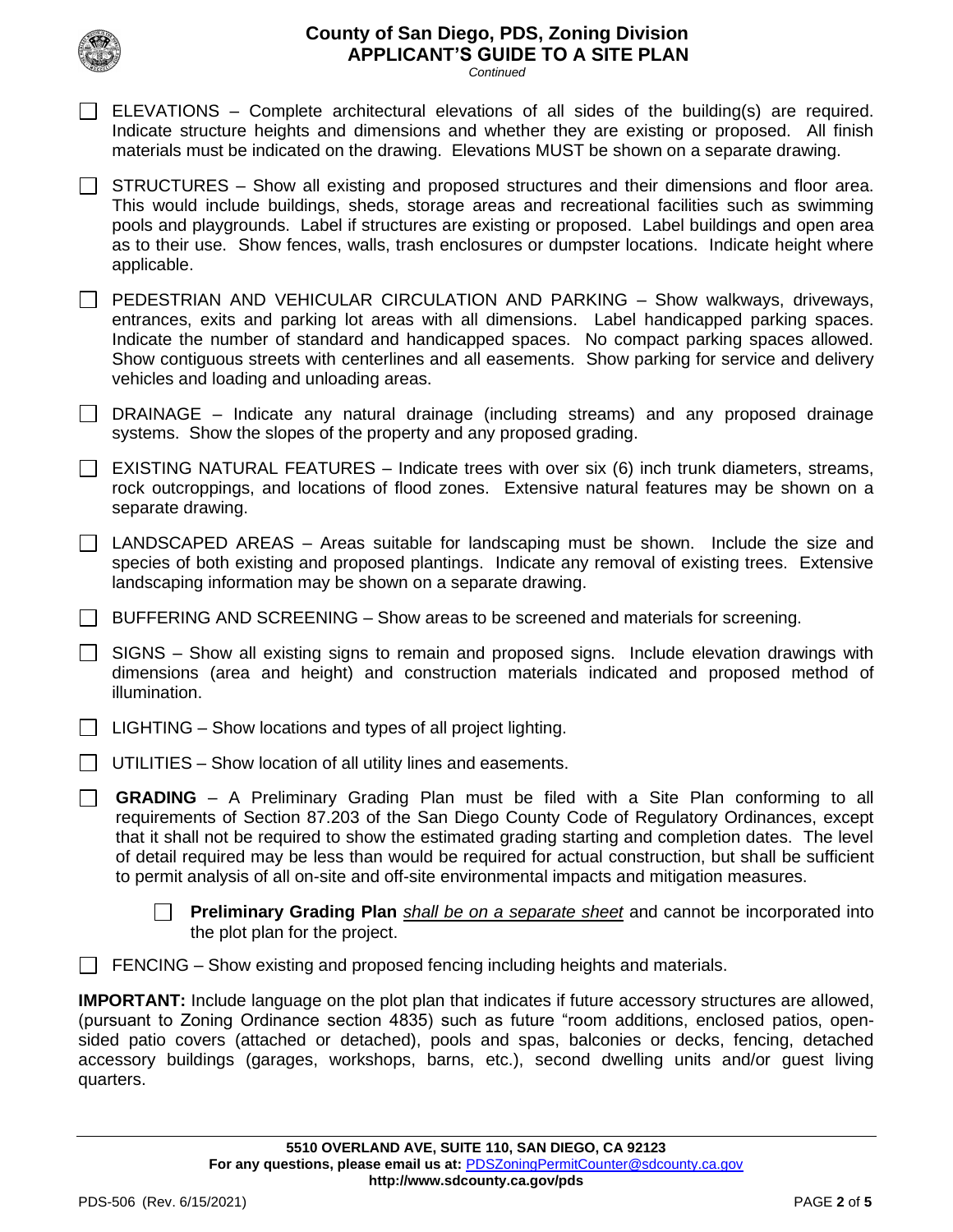

### **County of San Diego, PDS, Zoning Division APPLICANT'S GUIDE TO A SITE PLAN**

*Continued*

#### **PART III – SPECIAL REQUIREMENTS: "B" DESIGNATOR SITE PLAN**

- $\Box$  TOPOGRAPHY Show existing and proposed typography and grading. This may be combined with above information only for very minor slopes and/or grading.
- $\Box$  PHOTOGRAPHS Show site conditions. Include any buildings within 400 feet on properties adjacent to the project site. Photographs should also be taken looking from the site as well as into the site. On an attached plot plan indicate the locations where these photographs were taken and the direction of the view.

 $\Box$  FINISH MATERIALS – Applicant must bring color samples of all finish materials to the Design Review Board hearing. We do not need to collect these items at intake.

**NOTE:** It is important to know that, if approved, the Site Plan will dictate the development of the property. Anything shown on the building permit application that is not shown on the approved Site Plan plot plan will not be allowed. Changes to the Site Plan plot plan, after approval, requires that another Site Plan be filed.

**IMPORTANT:** A complete and detailed Landscape Plan will be required *after* Site Plan approval and *before* issuance of building permit.

#### **PART IV – SPECIAL REQUIREMENTS: RIVERWAY SPECIFIC PLAN AREA OF LAKESIDE**

The RiverWay Specific Plan *(formerly USDRIP)* contains requirements that are specific to each of its twenty (20) Planning Areas. Please refer to your particular Planning Area for those requirements. The Riverway Specific Plan is online at: [http://www.sandiegocounty.gov/content/sdc/pds/usdrip.html.](http://www.sandiegocounty.gov/content/sdc/pds/usdrip.html)

- **PLOT PLANS** see permit coversheet for amount of required plot plans.
- **PROHIBITED USES** The zoning for the RiverWay Specific Plan consists of modified M52, M54, C36 and residential zones. Some uses generally allowed in those zones are prohibited. Each Planning Area has a list of allowed uses. Check the list prior to applying in order to ensure the proposed use is allowed. Gas stations, drying cleaning, off-premise signs and the importation, storage and processing of hazardous or toxic waste are prohibited in all zones.
- **BEST MANAGEMENT PRACTICES** Best Management Practices (BMPs) to protect water quality are required on all industrial and commercial projects. Refer to Pg. 34 of the RiverWay Specific Plan for requirements. All structural BMPs must be shown on the Site Plan and must be accompanied by a technical discussion stating why the Practices were chosen, how they will work and how mechanical BMPs will be maintained.
- **LANDSCAPING / SCREENING** Specific screening requirements are found in some Specific Planning Areas. Refer to the RiverWay Specific Plan to find in which Planning Area the project is located and what requirements may exist for that Planning Area. Show all proposed landscaping and screening on the Site Plan.
- **OPEN STORAGE / ACCESSORY PARKING** Open storage and accessory parking (delivery trucks, etc., not employee or customer parking) are restricted to a percentage of the total footprint of the buildings in some Planning Area. Refer to the RiverWay Specific Plan for requirements. Show all proposed open storage and accessory parking areas, as well as all screening techniques, on the Site Plan.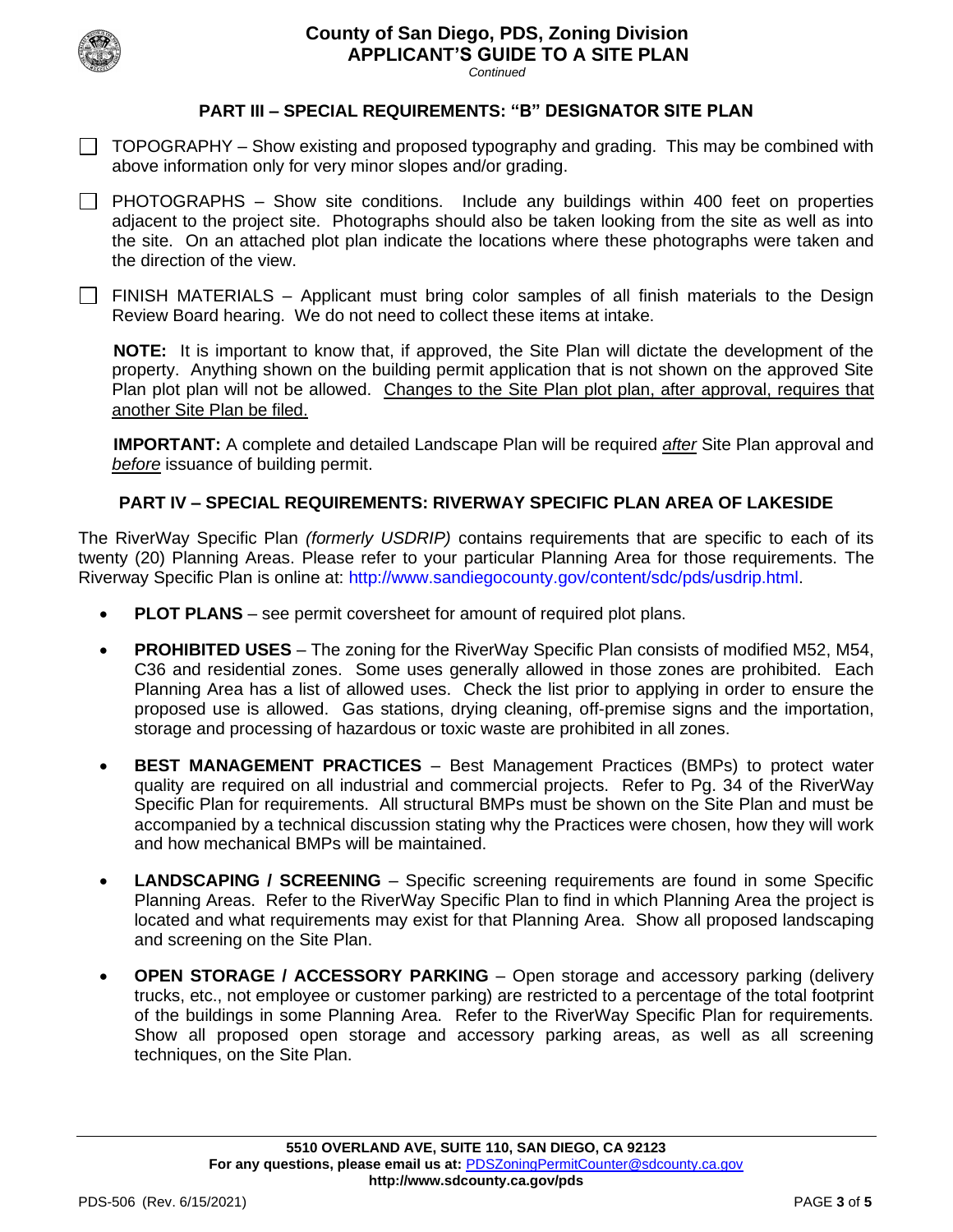

П

 $\Box$ 

 $\sim$ 

 $\Box$ 

П

П

 $\Box$ 

П

# **County of San Diego, PDS, Zoning Division APPLICANT'S GUIDE TO A SITE PLAN**

*Continued*

- **PLANNING BUFFERS** Parcels fronting on the river are required to have planning buffers measuring 50 feet from the top of the river slope. Any required planning buffers must be shown on the Site Plan. A Conceptual Landscape Plan for the planning buffer is also required.
- **TRAILS** On some parcels, trail dedication and construction may be required. See Figure 13 in the RiverWay Specific Plan for the trail alignment. If the project site includes a trail, the trail must be shown on the Site Plan, indicated as "Easement for Pedestrian and Equestrian Use". Show all off-site trail connections based upon Figure 13.

### **PART V – SPECIAL REQUIREMENTS: WIRELESS FACILITIES**

PLOT PLAN – Provide One (1) additional plot plan. In addition to the requirements for Site Plans, all plot plans shall show:

- $\Box$ The height of the facility, with evidence, that the proposed facility is designed to the minimum height required. If the tower will exceed the maximum permitted height limit as measured from grade, include a discussion in the required report of the physical constraints (topographic features, etc.) making the additional height necessary.
- $\Box$ The lease area of the proposed facility clearly identified.

If the facility frequency is 1,200 megahertz or less submit a copy of the Federal Communications Commission Licensing Application Form 601, Main Form, Pages 1 through 4, Schedule A, Page 1, Schedule D, Page 1 and Schedule H, Pages 1 through 3.

Three (3) copies of a Geographic Service Area Map identifying the geographic service area for the subject installation and the applicant's existing sites in the local service network associated with the gap the facility is meant to close and a description of how this service area fits into and is necessary for the company's service network.

Three (3) copies of a Visual Impact Analysis showing the maximum silhouette, viewshed analysis, color and finish palette and proposed screening, photo simulations and a map depicting where the photos were taken.

Three (3) copies of a Concept Landscape Plan showing all proposed landscaping, screening and proposed irrigation with a discussion of how the chosen material at maturity will screen the site.

If located in a County Park, a letter of concurrence with the application from the Director, Department of Parks and Recreation.

A letter stating the applicant's willingness to allow other carriers to co-locate wherever technologically and economically feasible and aesthetically desirable.

- Three (3) copies of a report containing the following:
- П Description of anticipated maintenance and monitoring program.
- $\Box$ Manufacturer's specifications for all noise generating equipment and a depiction of the equipment location in relation to adjoining properties.
- If not in a preferred zone or preferred location as identified in Section 6986, provide a map  $\Box$ of the geographical area and a discussion of preferred sites that could serve the same area as the proposed site and a description of why each preferred site is not technologically of legally feasible.